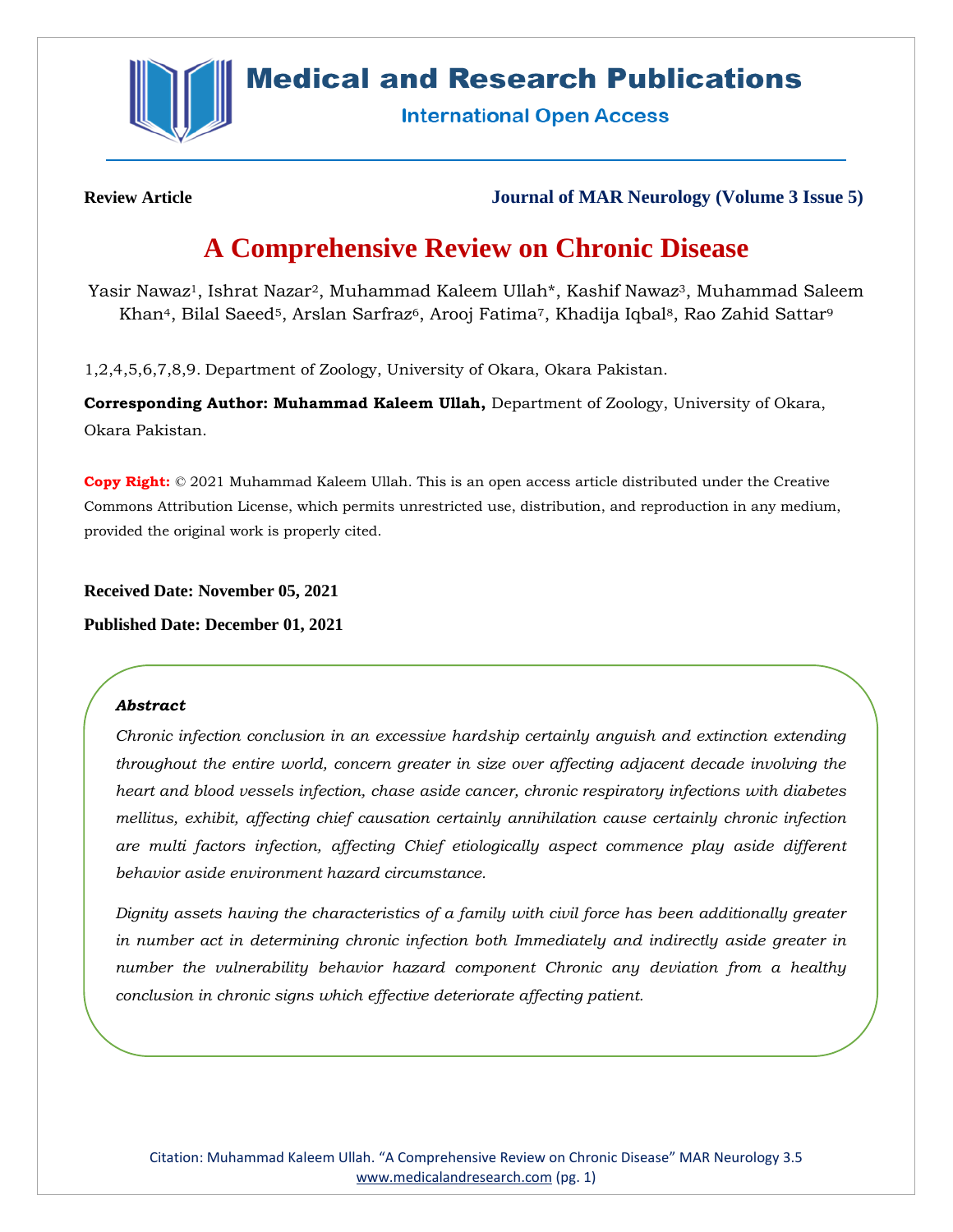*Attribute certainly activity along with worked accommodation additionally conclusion in s convincing civil and budgetary hardship. Civil hardship established with affecting accelerating exercise proportions variation conclusion is small in range the quality of moving freely, housebound, affecting end sequence clash and consistent stigma, chronic infection inhibition focus above behavior hazard modified for the most part designate distinct civil action by chance elongate straight line many behavior hazard aspects are represented aside social intercede activity.*

*Keywords: Chronic infection, Anguish, hazard aspect, civil hardship, civil action, global health strategy.*

# **Introduction**

A chronic disease is a non-contagious disorder that continues an extensive time, grows slowly, and is produced by genetics, the environment, or a wicked routine. Chronic illness was responsible for more than 28 million (57 percent) of all global fatalities in 1990. This figure climbed to 36 million that is 63 percent of worldwide mortalities in 2008 and 39 million that is 72 percent in 2016(Anderson & Durstine, 2019).

A chronic illness is defined as "a physical or mental health problem that lasts longer than a year, creates functional limitations, or necessitates continuous monitoring or treatment." In the United States, chronic illnesses are among the most common and expensive health problems. At least one chronic illness affects over half of all Americans (almost 45 percent, or 133 million), and the number is increasing. Chronic diseases are serious health complications that can lead to hospitalization, long-term impairment, poor quality of life, and death, according to the World Health Organization (WHO). In the United States, chronic illnesses are the leading cause of death and disability. (Raghupathi & Raghupathi, 2018).

Chronic illness is defined by the World Health Organization (WHO) as a disorder that persists a long time, grows slowly, and is not delivered down from individual to individual. According to the 2013 Global Burden of Illness training, there was a considerable (42.3 percent) increase in years lived with disability from 1990 to 2013. Chronic illness multi-morbidity is common in industrialized nations, and its prevalence rises with age according to Australian data, about 40% of persons over 44 years old have chronic disease multi-morbidity, rising to roughly 50% for people aged 65–74, and 70% for people aged 85 and above. (Reynolds et al., 2018).

Chronic illnesses are a major source of morbidity and mortality throughout the globe, putting a significant financial and public load on society (Yach et al., 2004). The most public reasons for mortality, according to the World Health Organization's Global Status Report on Noncommunicable Illnesses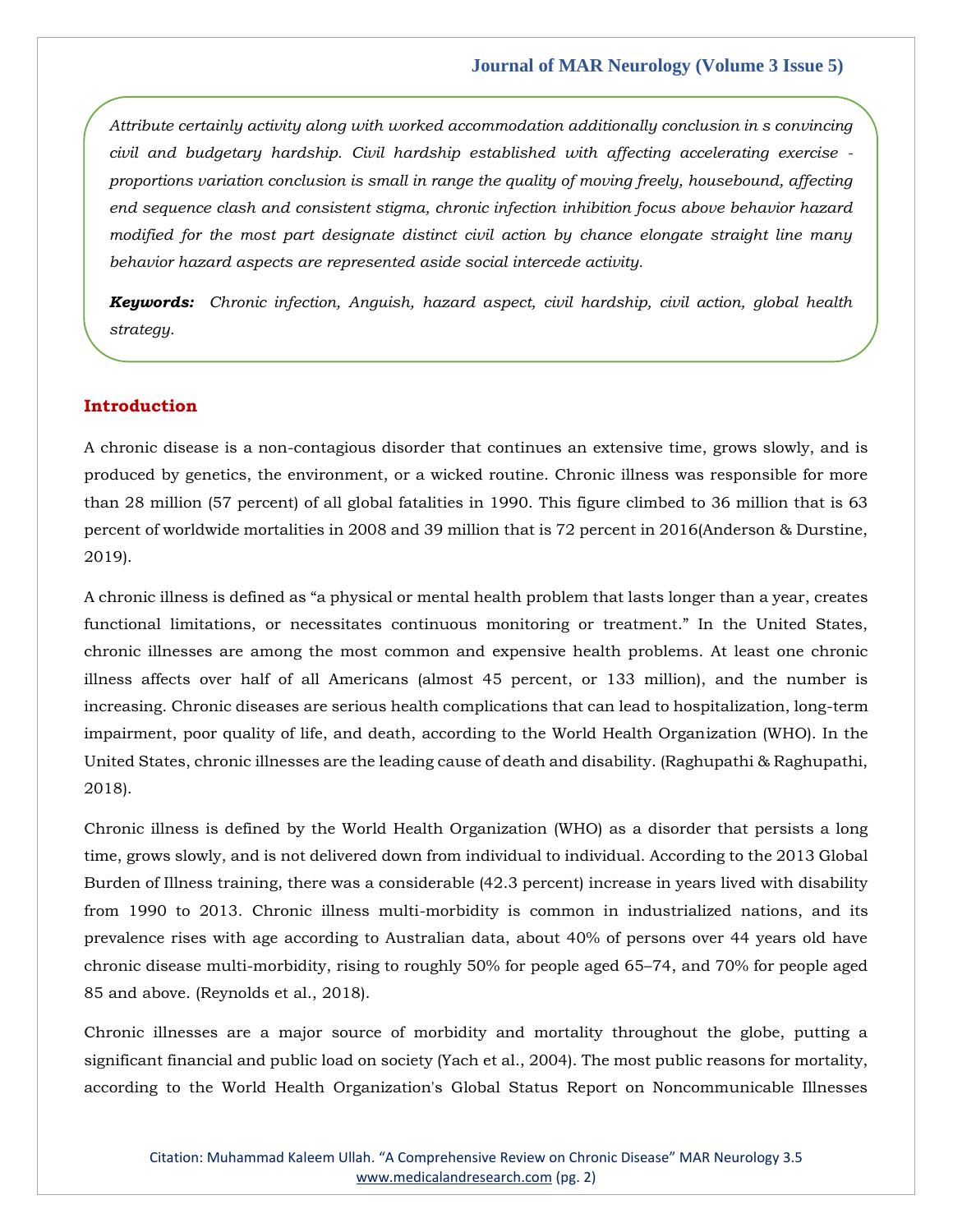## **Journal of MAR Neurology (Volume 3 Issue 5)**

(2010), are heart diseases (48%) followed by malignancies (21%), chronic respiratory diseases (12%), and diabetes (3%). Over the next few decades, the global prevalence of chronic illnesses is expected to continue to rise (Roca et al., 2015).

Chronic illnesses influence and modify the lifestyle of patients, as well as the mode they understand their bodies. Patients may struggle with concerns like personality and self-esteem, as well as a more imperfect lifeworld and a harsh reality. Chronic illnesses become a part of the patients' lives, whether they influence their bodily health and roles, autonomy, independence, and personality, or endanger their lives (Benkel et al., 2020). To manage stressful events, patients with chronic diseases must discover fresh techniques to manage their changing condition and create managing techniques that connect to the mode they think and act. Depending on the individual's nature, this may involve difficulties or emotionally oriented managing (Folkman & Moskowitz, 2004).

willat et.al (2016) study about the prevention of chronic disease and reported that chronic diseases such as diabetes, ischemic stroke, kind of cancer and chronic artery disease are the main source of mortality in high-income countries. They also concluded that chronic diseases increase in the migrant who move from low-risk countries to high-risk countries. This finding indicated that chronic diseases are not due to the genetic cause but environmental factors are also primary determinants for these diseases. Environmental factor includes lifestyle and diet which cause chronic diseases. As chronic diseases are important in western countries so most studies were conducted there which concluded that the modification in diet and lifestyle was helpful in the prevention of many chronic diseases such as cancer diabetes and stroke. Furthermore, many developing countries had control these diseases with low medical facilities by controlling environmental factors.

# **Discussion**

Bauer et.al 2014 concluded that diseases are a major factor for mortality worldwide. Even two-third of deaths are caused due to these diseases. In the USA disability, poor health and deaths are mainly caused due to chronic diseases. That's why healthcare expenditures are mostly due to chronic diseases. The burden of chronic disease is mainly caused due to a list of risk factors including physical inactivity, poor diet, hyperlipidemia, tobacco use, blood pressure and alcohol consumption. The Centre for disease control and prevention uses four strategies to meet the burden of chronic diseases. these strategies include

1. Epidemiology is done to monitor the spreading of disease.

2. Mental approaches to sport the healthy behaviour and promote the health

3. Health system intervention for effective use of prevention and clinical services

Citation: Muhammad Kaleem Ullah. "A Comprehensive Review on Chronic Disease" MAR Neurology 3.5 [www.medicalandresearch.com](http://www.medicalandresearch.com/) (pg. 3)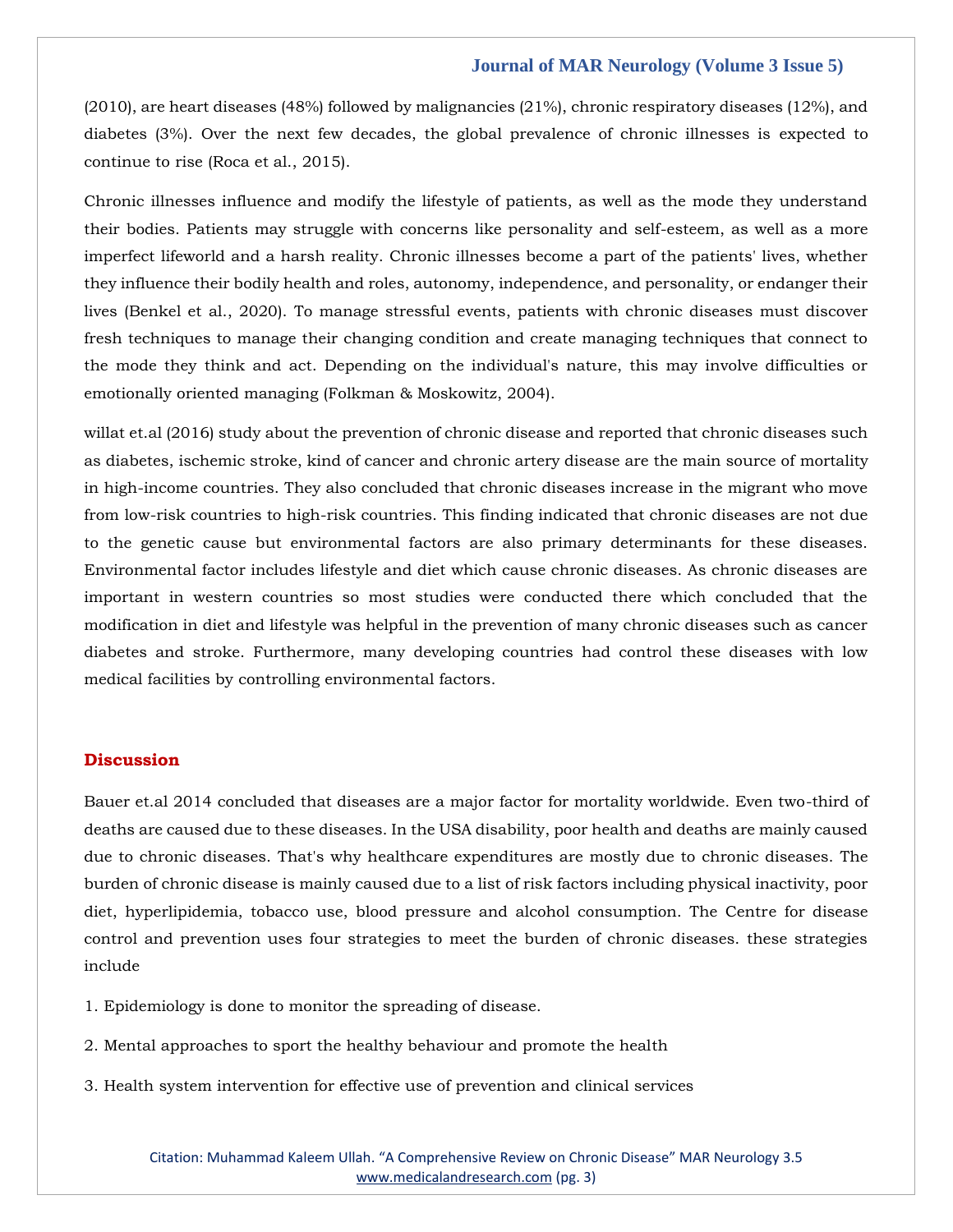## **Journal of MAR Neurology (Volume 3 Issue 5)**

4. Community resources linked to clinical services for improved management of chronic diseases.

kverdar et.al ( 2016) found that have of adults in America are affected with chronic diseases and these diseases are major causes of death. America is unable to control these chronic diseases even by using most of the healthcare expenditure.

The major cause of this failure of the health care center is that this treatment requires many changes in behavior as well as in lifestyle to manage effectively this disease.

#### **Conclusion**

It is concluded that chronic diseases are non-infectious diseases that result in response to the environment and genetics. It lasts for more than a year. It is more common in the United States. Its treatment is very expensive and results in high rates of mortality. Mainly non-communicable illnesses result in heart diseases, diabetes and respiratory disorders. Chronic diseases change the lifestyle of patients. For the better management of the disease, patients have to cope with the new techniques to fight the disease.

## **References**

1.Anderson, E., & Durstine, J. L. (2019). "[Physical activity, exercise, and chronic diseases: A brief](https://www.google.com/search?q=Physical+activity%2C+exercise%2C+and+chronic+diseases%3A+A+brief+review&oq=Physical+activity%2C+exercise%2C+and+chronic+diseases%3A+A+brief+review&aqs=chrome..69i57.1223j0j7&sourceid=chrome&ie=UTF-8)  review"[. Sports Medicine and Health Science, 1\(1\), 3-10.](https://www.google.com/search?q=Physical+activity%2C+exercise%2C+and+chronic+diseases%3A+A+brief+review&oq=Physical+activity%2C+exercise%2C+and+chronic+diseases%3A+A+brief+review&aqs=chrome..69i57.1223j0j7&sourceid=chrome&ie=UTF-8)

2.Benkel, I., Arnby, M., & Molander, U. (2020). "[Living with a chronic disease: A quantitative study of](https://www.google.com/search?q=Living+with+a+chronic+disease%3A+A+quantitative+study+of+the+views+of+patients+with+a+chronic+disease+on+the+change+in+their+life+situation&sxsrf=AOaemvKtBXu-5-IWaMO4YWKqKk9UiWkNKg%3A1636365081864&ei=GfOIYYuENNeN4-EP84Gx8A0&oq=Living+with+a+chronic+disease%3A+A+quantitative+study+of+the+views+of+patients+with+a+chronic+disease+on+the+change+in+their+life+situation&gs_lcp=Cgdnd3Mtd2l6EAMyBwgjEOoCECcyBwgjEOoCECcyBwgjEOoCECcyBwgjEOoCECcyBwgjEOoCECcyBwgjEOoCECcyBwgjEOoCECcyBwgjEOoCECcyBwgjEOoCECcyBwgjEOoCECdKBAhBGABQ3AdY3Adg4BFoAXACeACAAQCIAQCSAQCYAQCgAQGgAQKwAQrAAQE&sclient=gws-wiz&ved=0ahUKEwjL9LT7voj0AhXXxjgGHfNADN4Q4dUDCA8&uact=5)  [the views of patients with a chronic disease on the change in their life situation](https://www.google.com/search?q=Living+with+a+chronic+disease%3A+A+quantitative+study+of+the+views+of+patients+with+a+chronic+disease+on+the+change+in+their+life+situation&sxsrf=AOaemvKtBXu-5-IWaMO4YWKqKk9UiWkNKg%3A1636365081864&ei=GfOIYYuENNeN4-EP84Gx8A0&oq=Living+with+a+chronic+disease%3A+A+quantitative+study+of+the+views+of+patients+with+a+chronic+disease+on+the+change+in+their+life+situation&gs_lcp=Cgdnd3Mtd2l6EAMyBwgjEOoCECcyBwgjEOoCECcyBwgjEOoCECcyBwgjEOoCECcyBwgjEOoCECcyBwgjEOoCECcyBwgjEOoCECcyBwgjEOoCECcyBwgjEOoCECcyBwgjEOoCECdKBAhBGABQ3AdY3Adg4BFoAXACeACAAQCIAQCSAQCYAQCgAQGgAQKwAQrAAQE&sclient=gws-wiz&ved=0ahUKEwjL9LT7voj0AhXXxjgGHfNADN4Q4dUDCA8&uact=5)". SAGE open medicine, [8, 2050312120910350.](https://www.google.com/search?q=Living+with+a+chronic+disease%3A+A+quantitative+study+of+the+views+of+patients+with+a+chronic+disease+on+the+change+in+their+life+situation&sxsrf=AOaemvKtBXu-5-IWaMO4YWKqKk9UiWkNKg%3A1636365081864&ei=GfOIYYuENNeN4-EP84Gx8A0&oq=Living+with+a+chronic+disease%3A+A+quantitative+study+of+the+views+of+patients+with+a+chronic+disease+on+the+change+in+their+life+situation&gs_lcp=Cgdnd3Mtd2l6EAMyBwgjEOoCECcyBwgjEOoCECcyBwgjEOoCECcyBwgjEOoCECcyBwgjEOoCECcyBwgjEOoCECcyBwgjEOoCECcyBwgjEOoCECcyBwgjEOoCECcyBwgjEOoCECdKBAhBGABQ3AdY3Adg4BFoAXACeACAAQCIAQCSAQCYAQCgAQGgAQKwAQrAAQE&sclient=gws-wiz&ved=0ahUKEwjL9LT7voj0AhXXxjgGHfNADN4Q4dUDCA8&uact=5)

3[.Folkman, S., & Moskowitz, J. T. \(2004\).](https://www.google.com/search?q=Coping%3A+Pitfalls+and+promise&sxsrf=AOaemvJ1PNYnZPcTxYZ0HuxgYz_cPlOkaQ%3A1636365107794&ei=M_OIYY_wL5WY4-EPkZqIuAQ&oq=Coping%3A+Pitfalls+and+promise&gs_lcp=Cgdnd3Mtd2l6EAMyBwgjEOoCECcyBwgjEOoCECcyBwgjEOoCECcyBwgjEOoCECcyBwgjEOoCECcyBwgjEOoCECcyBwgjEOoCECcyBwgjEOoCECcyBwgjEOoCECcyBwgjEOoCECdKBAhBGABQ9wJY9wJghQVoAXACeACAAQCIAQCSAQCYAQCgAQGgAQKwAQrAAQE&sclient=gws-wiz&ved=0ahUKEwjP1eOHv4j0AhUVzDgGHRENAkcQ4dUDCA8&uact=5) "Coping: Pitfalls and promise". Annu. Rev. Psychol., 55, 745- [774.](https://www.google.com/search?q=Coping%3A+Pitfalls+and+promise&sxsrf=AOaemvJ1PNYnZPcTxYZ0HuxgYz_cPlOkaQ%3A1636365107794&ei=M_OIYY_wL5WY4-EPkZqIuAQ&oq=Coping%3A+Pitfalls+and+promise&gs_lcp=Cgdnd3Mtd2l6EAMyBwgjEOoCECcyBwgjEOoCECcyBwgjEOoCECcyBwgjEOoCECcyBwgjEOoCECcyBwgjEOoCECcyBwgjEOoCECcyBwgjEOoCECcyBwgjEOoCECcyBwgjEOoCECdKBAhBGABQ9wJY9wJghQVoAXACeACAAQCIAQCSAQCYAQCgAQGgAQKwAQrAAQE&sclient=gws-wiz&ved=0ahUKEwjP1eOHv4j0AhUVzDgGHRENAkcQ4dUDCA8&uact=5)

4.Raghupathi, W., & Raghupathi, V. (2018). "[An empirical study of chronic diseases in the United States:](https://www.google.com/search?q=An+empirical+study+of+chronic+diseases+in+the+United+States%3A+a+visual+analytics+approach+to+public+health&sxsrf=AOaemvK9GrQ33u2d6mkkkoCLl5CB8yt0NA%3A1636365125948&ei=RfOIYZu3OZif4-EPxoC3-As&oq=An+empirical+study+of+chronic+diseases+in+the+United+States%3A+a+visual+analytics+approach+to+public+health&gs_lcp=Cgdnd3Mtd2l6EAMyBwgjEOoCECcyBwgjEOoCECcyBwgjEOoCECcyBwgjEOoCECcyBwgjEOoCECcyBwgjEOoCECcyBwgjEOoCECcyBwgjEOoCECcyBwgjEOoCECcyBwgjEOoCECdKBAhBGABQwgZYwgZgyghoAXACeACAAQCIAQCSAQCYAQCgAQGgAQKwAQrAAQE&sclient=gws-wiz&ved=0ahUKEwjb7beQv4j0AhWYzzgGHUbADb8Q4dUDCA8&uact=5)  a visual analytics approach to public health"[. International journal of environmental research and public](https://www.google.com/search?q=An+empirical+study+of+chronic+diseases+in+the+United+States%3A+a+visual+analytics+approach+to+public+health&sxsrf=AOaemvK9GrQ33u2d6mkkkoCLl5CB8yt0NA%3A1636365125948&ei=RfOIYZu3OZif4-EPxoC3-As&oq=An+empirical+study+of+chronic+diseases+in+the+United+States%3A+a+visual+analytics+approach+to+public+health&gs_lcp=Cgdnd3Mtd2l6EAMyBwgjEOoCECcyBwgjEOoCECcyBwgjEOoCECcyBwgjEOoCECcyBwgjEOoCECcyBwgjEOoCECcyBwgjEOoCECcyBwgjEOoCECcyBwgjEOoCECcyBwgjEOoCECdKBAhBGABQwgZYwgZgyghoAXACeACAAQCIAQCSAQCYAQCgAQGgAQKwAQrAAQE&sclient=gws-wiz&ved=0ahUKEwjb7beQv4j0AhWYzzgGHUbADb8Q4dUDCA8&uact=5)  [health, 15\(3\), 431.](https://www.google.com/search?q=An+empirical+study+of+chronic+diseases+in+the+United+States%3A+a+visual+analytics+approach+to+public+health&sxsrf=AOaemvK9GrQ33u2d6mkkkoCLl5CB8yt0NA%3A1636365125948&ei=RfOIYZu3OZif4-EPxoC3-As&oq=An+empirical+study+of+chronic+diseases+in+the+United+States%3A+a+visual+analytics+approach+to+public+health&gs_lcp=Cgdnd3Mtd2l6EAMyBwgjEOoCECcyBwgjEOoCECcyBwgjEOoCECcyBwgjEOoCECcyBwgjEOoCECcyBwgjEOoCECcyBwgjEOoCECcyBwgjEOoCECcyBwgjEOoCECcyBwgjEOoCECdKBAhBGABQwgZYwgZgyghoAXACeACAAQCIAQCSAQCYAQCgAQGgAQKwAQrAAQE&sclient=gws-wiz&ved=0ahUKEwjb7beQv4j0AhWYzzgGHUbADb8Q4dUDCA8&uact=5)

5. [Reynolds, R., Dennis, S., Hasan, I., Slewa, J., Chen, W., Tian, D., Bobba, S., & Zwar, N. \(2018\).](https://www.google.com/search?q=A+systematic+review+of+chronic+disease+management+interventions+in+primary+care&sxsrf=AOaemvKGf32sNLaR--ZZHoYi4JYTkVBzxQ%3A1636365143789&ei=V_OIYYy3L5u94-EPodeP-AU&oq=A+systematic+review+of+chronic+disease+management+interventions+in+primary+care&gs_lcp=Cgdnd3Mtd2l6EAMyBwgjEOoCECcyBwgjEOoCECcyBwgjEOoCECcyBwgjEOoCECcyBwgjEOoCECcyBwgjEOoCECcyBwgjEOoCECcyBwgjEOoCECcyBwgjEOoCECcyBwgjEOoCECdKBAhBGABQkwZYkwZgkAloAXACeACAAQCIAQCSAQCYAQCgAQGgAQKwAQrAAQE&sclient=gws-wiz&ved=0ahUKEwjMvviYv4j0AhWb3jgGHaHrA18Q4dUDCA8&uact=5) "A [systematic review of chronic disease management interventions in primary care](https://www.google.com/search?q=A+systematic+review+of+chronic+disease+management+interventions+in+primary+care&sxsrf=AOaemvKGf32sNLaR--ZZHoYi4JYTkVBzxQ%3A1636365143789&ei=V_OIYYy3L5u94-EPodeP-AU&oq=A+systematic+review+of+chronic+disease+management+interventions+in+primary+care&gs_lcp=Cgdnd3Mtd2l6EAMyBwgjEOoCECcyBwgjEOoCECcyBwgjEOoCECcyBwgjEOoCECcyBwgjEOoCECcyBwgjEOoCECcyBwgjEOoCECcyBwgjEOoCECcyBwgjEOoCECcyBwgjEOoCECdKBAhBGABQkwZYkwZgkAloAXACeACAAQCIAQCSAQCYAQCgAQGgAQKwAQrAAQE&sclient=gws-wiz&ved=0ahUKEwjMvviYv4j0AhWb3jgGHaHrA18Q4dUDCA8&uact=5)". BMC family practice, [19\(1\), 1-13.](https://www.google.com/search?q=A+systematic+review+of+chronic+disease+management+interventions+in+primary+care&sxsrf=AOaemvKGf32sNLaR--ZZHoYi4JYTkVBzxQ%3A1636365143789&ei=V_OIYYy3L5u94-EPodeP-AU&oq=A+systematic+review+of+chronic+disease+management+interventions+in+primary+care&gs_lcp=Cgdnd3Mtd2l6EAMyBwgjEOoCECcyBwgjEOoCECcyBwgjEOoCECcyBwgjEOoCECcyBwgjEOoCECcyBwgjEOoCECcyBwgjEOoCECcyBwgjEOoCECcyBwgjEOoCECcyBwgjEOoCECdKBAhBGABQkwZYkwZgkAloAXACeACAAQCIAQCSAQCYAQCgAQGgAQKwAQrAAQE&sclient=gws-wiz&ved=0ahUKEwjMvviYv4j0AhWb3jgGHaHrA18Q4dUDCA8&uact=5)

6[.Roca, M., Mitu, O., Roca, I.-C., & Mitu, F. \(2015\).](https://www.google.com/search?q=Chronic+Diseases--Medical+and+Social+Aspects&sxsrf=AOaemvKUlKTzqYwzPWowSj02IpmO_Bf2qw%3A1636365172417&ei=dPOIYdfoGJ2V4-EPlcmDiAs&oq=Chronic+Diseases--Medical+and+Social+Aspects&gs_lcp=Cgdnd3Mtd2l6EAMyBwgjEOoCECcyBwgjEOoCECcyBwgjEOoCECcyBwgjEOoCECcyBwgjEOoCECcyBwgjEOoCECcyBwgjEOoCECcyBwgjEOoCECcyBwgjEOoCECcyBwgjEOoCECdKBAhBGABQswZYswZgpQloAXACeACAAQCIAQCSAQCYAQCgAQGgAQKwAQrAAQE&sclient=gws-wiz&ved=0ahUKEwjX8sumv4j0AhWdyjgGHZXkALEQ4dUDCA8&uact=5) "Chronic Diseases--Medical and Social Aspects". [Revista de Cercetare si Interventie Sociala, 49.](https://www.google.com/search?q=Chronic+Diseases--Medical+and+Social+Aspects&sxsrf=AOaemvKUlKTzqYwzPWowSj02IpmO_Bf2qw%3A1636365172417&ei=dPOIYdfoGJ2V4-EPlcmDiAs&oq=Chronic+Diseases--Medical+and+Social+Aspects&gs_lcp=Cgdnd3Mtd2l6EAMyBwgjEOoCECcyBwgjEOoCECcyBwgjEOoCECcyBwgjEOoCECcyBwgjEOoCECcyBwgjEOoCECcyBwgjEOoCECcyBwgjEOoCECcyBwgjEOoCECcyBwgjEOoCECdKBAhBGABQswZYswZgpQloAXACeACAAQCIAQCSAQCYAQCgAQGgAQKwAQrAAQE&sclient=gws-wiz&ved=0ahUKEwjX8sumv4j0AhWdyjgGHZXkALEQ4dUDCA8&uact=5)